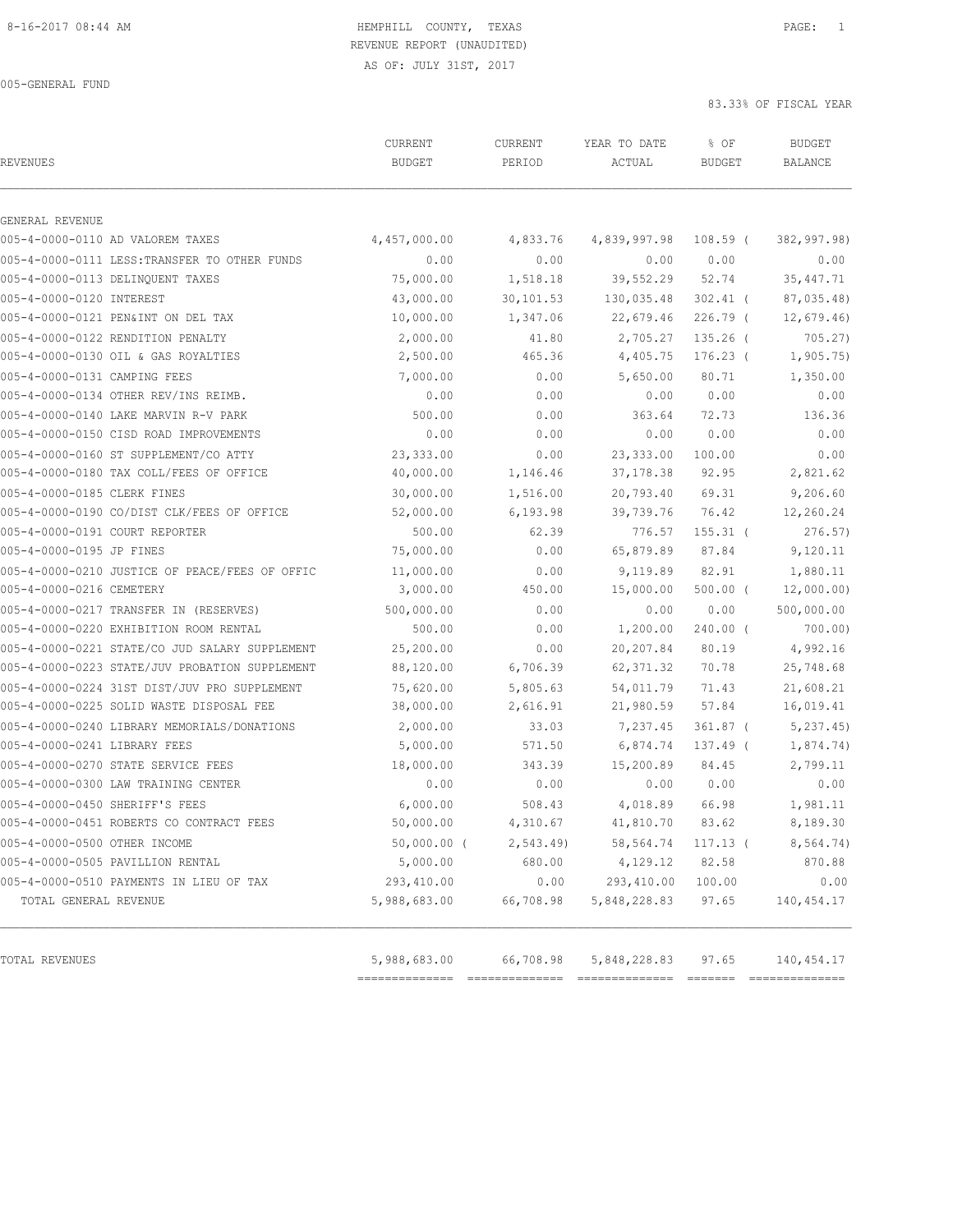AS OF: JULY 31ST, 2017

| REVENUES                                   | CURRENT<br><b>BUDGET</b> | CURRENT<br>PERIOD | YEAR TO DATE<br>ACTUAL | % OF<br><b>BUDGET</b> | <b>BUDGET</b><br>BALANCE |
|--------------------------------------------|--------------------------|-------------------|------------------------|-----------------------|--------------------------|
|                                            |                          |                   |                        |                       |                          |
| GENERAL REVENUE                            |                          |                   |                        |                       |                          |
| 008-4-0000-0110 TRANSFER FROM FUND BALANCE | 0.00                     | 0.00              | 0.00                   | 0.00                  | 0.00                     |
| 008-4-0000-0550 COURT FEES-LAW/LIB         | 2,000.00                 | 175.00            | 2,170.00               | $108.50$ (            | 170.00)                  |
| TOTAL GENERAL REVENUE                      | 2,000.00                 | 175.00            | 2,170.00               | $108.50$ (            | 170.00)                  |
|                                            |                          |                   |                        |                       |                          |
| TOTAL REVENUES                             | 2,000.00                 | 175.00            | 2,170.00               | $108.50$ (            | 170.00                   |
|                                            |                          |                   |                        |                       |                          |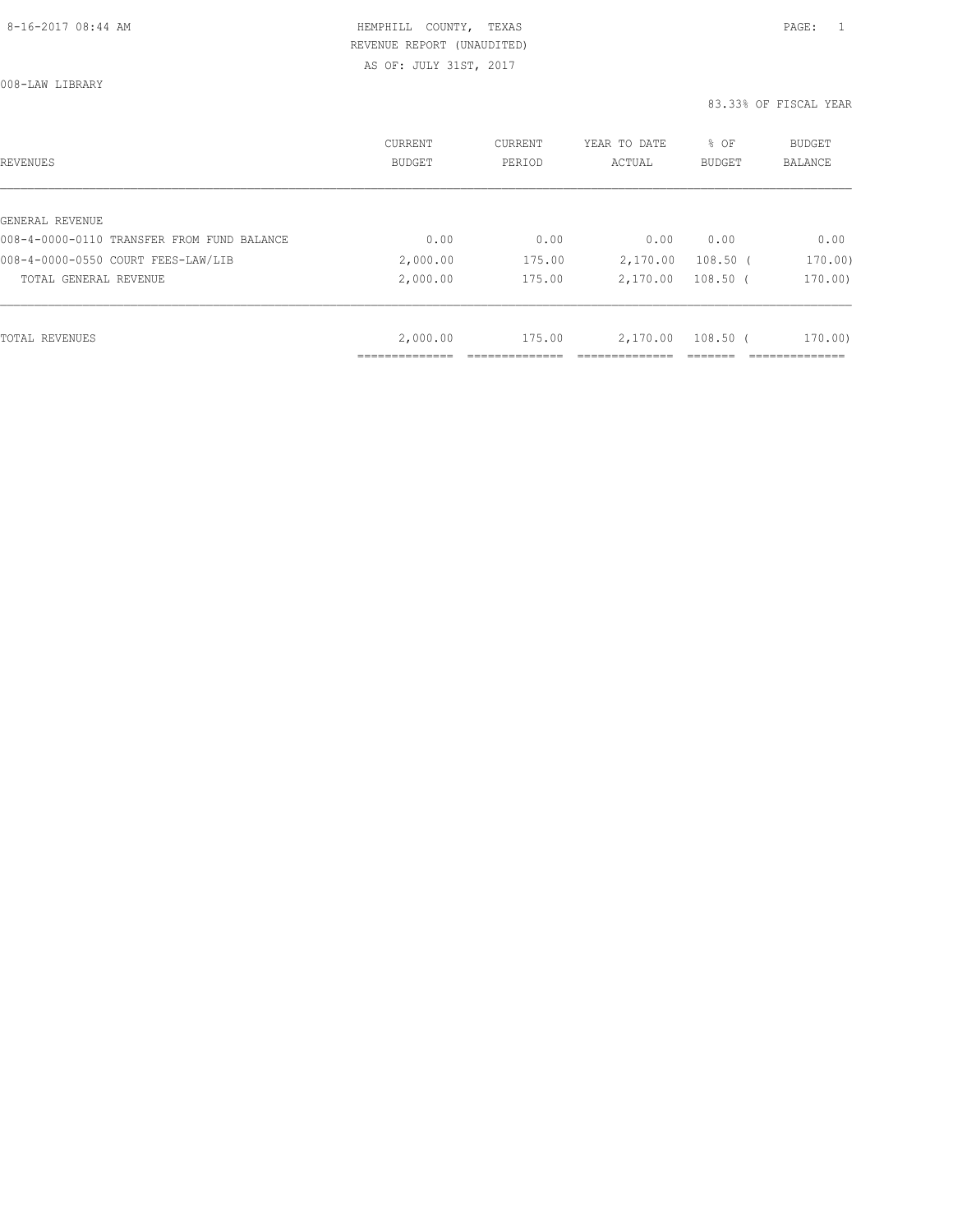| REVENUES                                   | <b>CURRENT</b><br><b>BUDGET</b> | CURRENT<br>PERIOD | YEAR TO DATE<br>ACTUAL | % OF<br><b>BUDGET</b> | BUDGET<br><b>BALANCE</b> |
|--------------------------------------------|---------------------------------|-------------------|------------------------|-----------------------|--------------------------|
|                                            |                                 |                   |                        |                       |                          |
| GENERAL REVENUE                            |                                 |                   |                        |                       |                          |
| 009-4-0000-0110 TRANSFER FROM FUND BALANCE | 50,000.00                       | 0.00              | 0.00                   | 0.00                  | 50,000.00                |
| 009-4-0000-0191 COURTHOUSE SECURITY FEE    | 4,000.00                        | 151.49            | 3,221.94               | 80.55                 | 778.06                   |
| TOTAL GENERAL REVENUE                      | 54,000.00                       | 151.49            | 3,221.94               | 5.97                  | 50,778.06                |
|                                            |                                 |                   |                        |                       |                          |
| TOTAL REVENUES                             | 54,000.00                       | 151.49            | 3,221.94               | 5.97                  | 50,778.06                |
|                                            |                                 |                   |                        |                       |                          |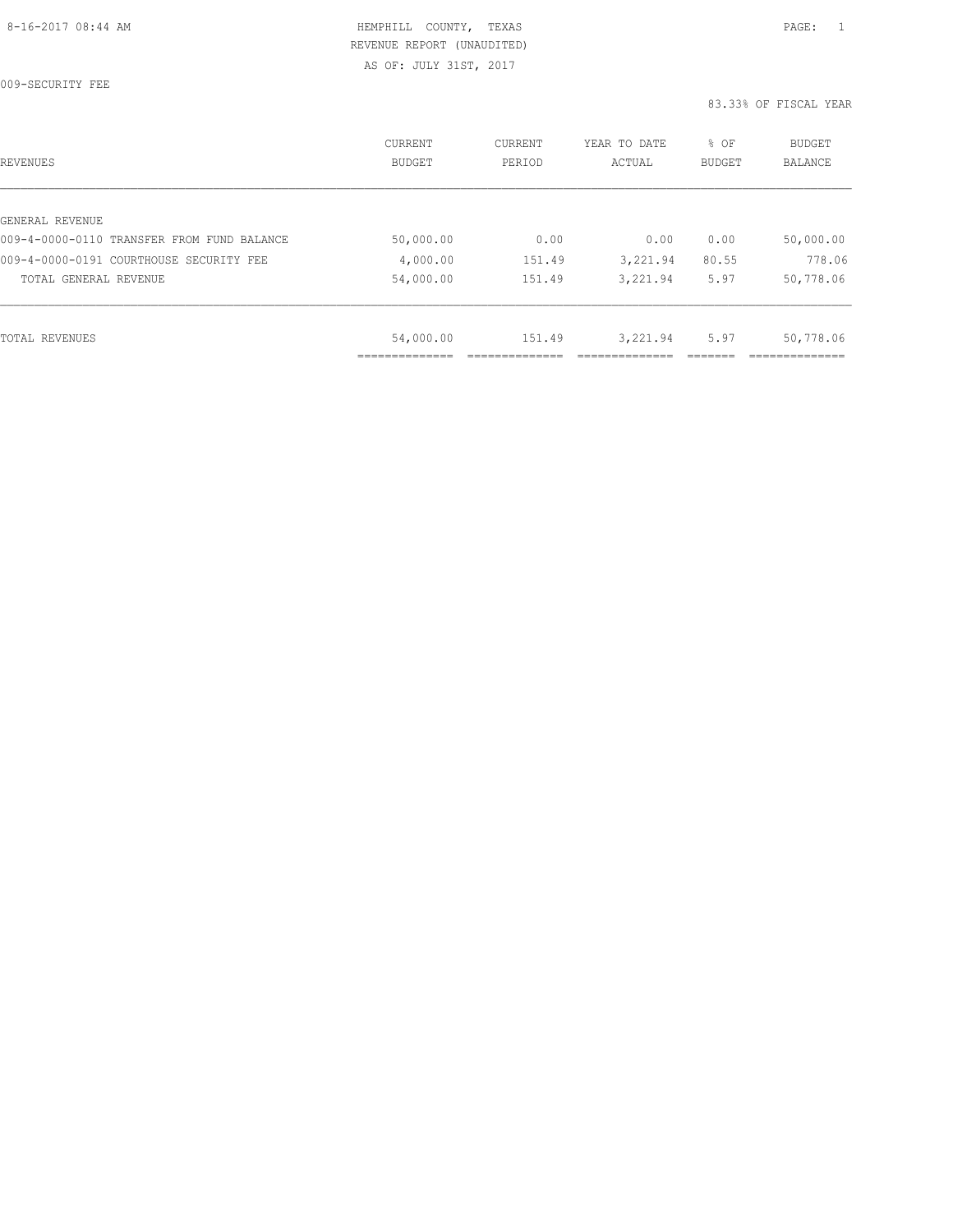010-AIRPORT

| <b>REVENUES</b>                            | CURRENT<br><b>BUDGET</b> | CURRENT<br>PERIOD | YEAR TO DATE<br>ACTUAL | % OF<br><b>BUDGET</b> | <b>BUDGET</b><br><b>BALANCE</b> |
|--------------------------------------------|--------------------------|-------------------|------------------------|-----------------------|---------------------------------|
|                                            |                          |                   |                        |                       |                                 |
| GENERAL REVENUE                            |                          |                   |                        |                       |                                 |
| 010-4-0000-0110 AD VALOREM TAX TRANSFER    | 70,000.00                | 0.00              | 70,000.00              | 100.00                | 0.00                            |
| 010-4-0000-0120 INTEREST-AIRPORT           | 200.00                   | 24.84             | 150.78                 | 75.39                 | 49.22                           |
| 010-4-0000-0320 CHAMBER OF COMMERCE        | 1,920.00                 | 0.00              | 960.00                 | 50.00                 | 960.00                          |
| 010-4-0000-0325 FUEL SALES                 | 110,000.00               | 5,235.16          | 95,838.63              | 87.13                 | 14, 161.37                      |
| 010-4-0000-0326 RENT-HANGARS               | 4,000.00                 | 1,259.07          | 7,907.51               | $197.69$ (            | 3,907.51)                       |
| 010-4-0000-0500 OTHER RECEIPTS             | 0.00                     | 0.00              | 0.00                   | 0.00                  | 0.00                            |
| 010-4-0000-0510 REIMBURSEMENT FROM STATE   | 2,000.00                 | 0.00              | 0.00                   | 0.00                  | 2,000.00                        |
| 010-4-0000-0600 TRANSFER FROM FUND BALANCE | 0.00                     | 0.00              | 0.00                   | 0.00                  | 0.00                            |
| TOTAL GENERAL REVENUE                      | 188,120.00               | 6,519.07          | 174,856.92             | 92.95                 | 13,263.08                       |
| <b>TOTAL REVENUES</b>                      | 188,120.00               | 6,519.07          | 174,856.92             | 92.95                 | 13,263.08                       |
|                                            | ==============           |                   |                        |                       |                                 |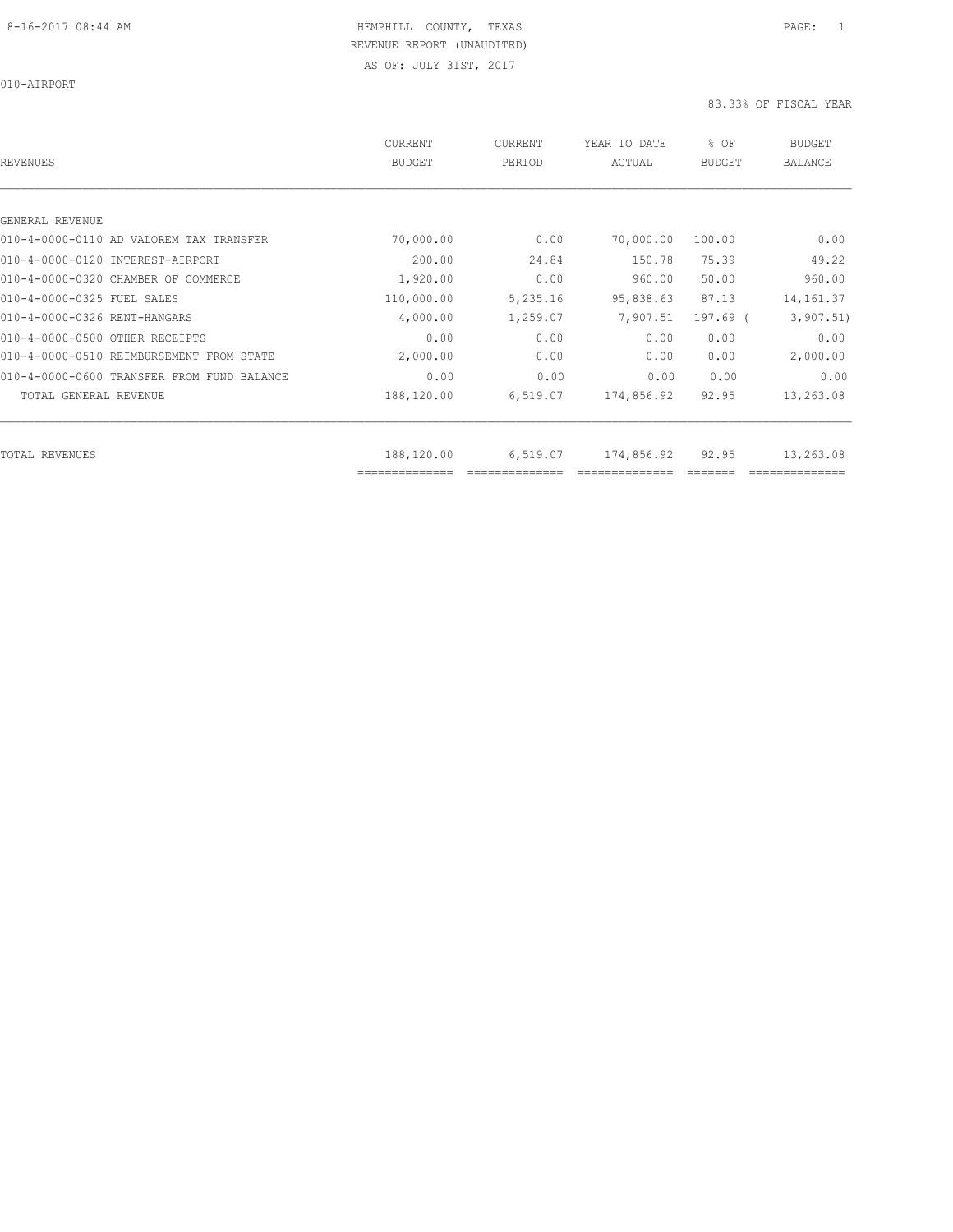| REVENUES                                       | <b>CURRENT</b><br><b>BUDGET</b> | CURRENT<br>PERIOD | YEAR TO DATE<br>ACTUAL | % OF<br><b>BUDGET</b> | <b>BUDGET</b><br><b>BALANCE</b> |
|------------------------------------------------|---------------------------------|-------------------|------------------------|-----------------------|---------------------------------|
|                                                |                                 |                   |                        |                       |                                 |
| GENERAL REVENUE                                |                                 |                   |                        |                       |                                 |
| 011-4-0000-0110 TRANSFER FROM FUND BALANCE     | 88,055.00                       | 0.00              | 0.00                   | 0.00                  | 88,055.00                       |
| 011-4-0000-0120 INTEREST                       | 300.00                          | 0.00              | 0.00                   | 0.00                  | 300.00                          |
| 011-4-0000-0121 PEN&INT ON DEL TAX             | 800.00                          | 65.03             | 1,283.96               | $160.50$ (            | 483.96)                         |
| 011-4-0000-0122 RENDITION PENALTY              | 50.00                           | 2.33              | 155.07                 | $310.14$ (            | 105.07                          |
| 011-4-0000-0280 FARM TO MARKET TAXES           | 247,000.00                      | 270.70            | 279,494.04             | $113.16$ (            | 32, 494.04)                     |
| 011-4-0000-0281 DELINOUENT TAXES               | 2,000.00                        | 65.82             | 2,253.04               | $112.65$ (            | 253.04)                         |
| 011-4-0000-0290 LATERAL ROAD                   | 2,100.00                        | 0.00              | 2,088.33               | 99.44                 | 11.67                           |
| 011-4-0000-0295 BANKHEAD-JONES FARM TENANT ACT | 2,500.00                        | 0.00              | 2,151.56               | 86.06                 | 348.44                          |
| 011-4-0000-0300 AUTO REGISTRATION              | 40,000.00                       | 2,804.93          | 42,629.31              | $106.57$ (            | 2,629.31)                       |
| 011-4-0000-0500 OTHER RECEIPTS                 | 3,000.00                        | 0.00              | 4,899.28               | $163.31$ (            | 1,899.28)                       |
| 011-4-0000-0510 GRANT FUNDS                    | 0.00                            | 0.00              | 0.00                   | 0.00                  | 0.00                            |
| TOTAL GENERAL REVENUE                          | 385,805.00                      | 3,208.81          | 334,954.59             | 86.82                 | 50,850.41                       |
|                                                |                                 |                   |                        |                       |                                 |
| TOTAL REVENUES                                 | 385,805.00                      | 3,208.81          | 334,954.59             | 86.82                 | 50,850.41                       |
|                                                |                                 |                   |                        |                       |                                 |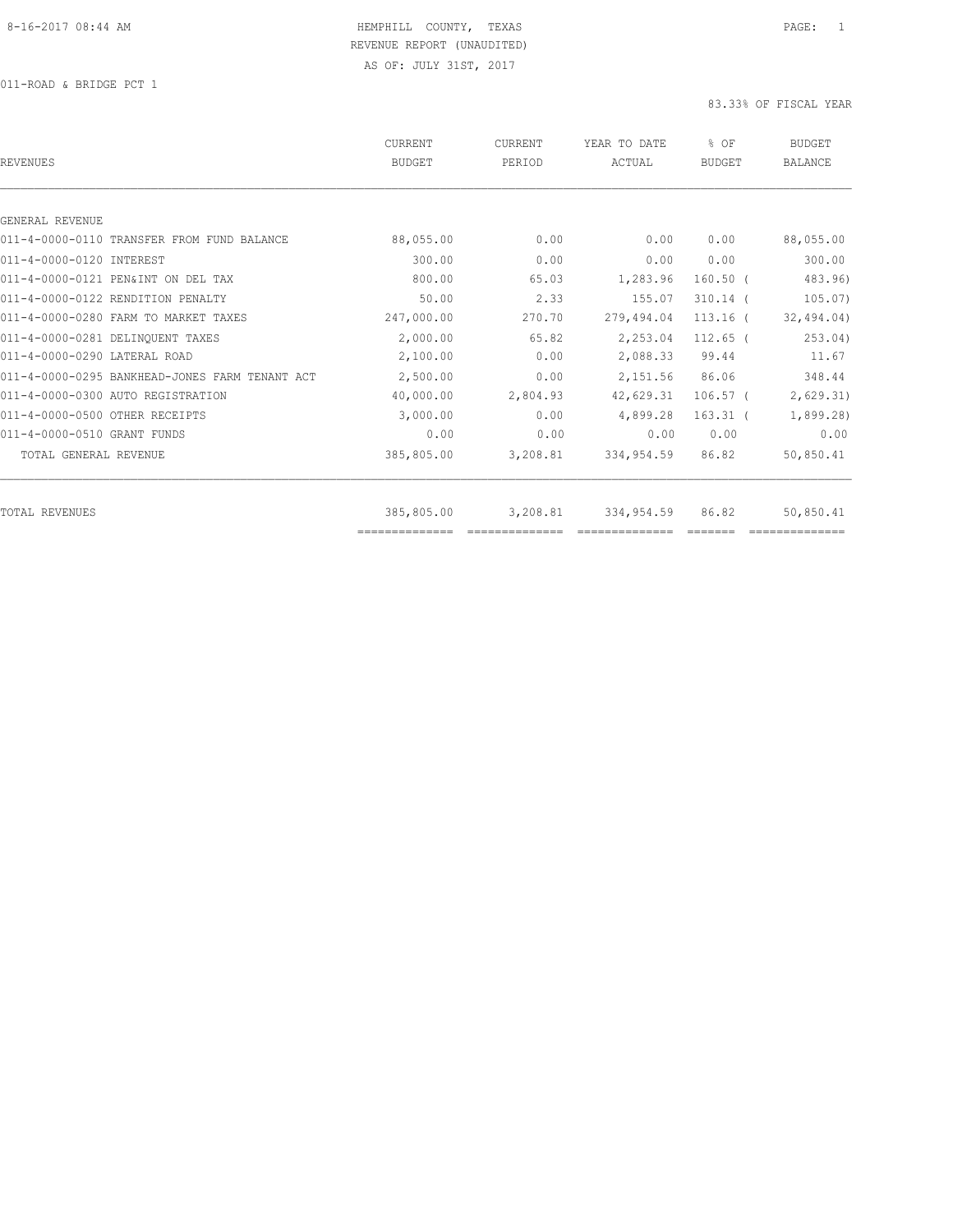| REVENUES                                       | CURRENT<br><b>BUDGET</b> | CURRENT<br>PERIOD | YEAR TO DATE<br>ACTUAL | % OF<br><b>BUDGET</b> | <b>BUDGET</b><br><b>BALANCE</b> |
|------------------------------------------------|--------------------------|-------------------|------------------------|-----------------------|---------------------------------|
|                                                |                          |                   |                        |                       |                                 |
| GENERAL REVENUE                                |                          |                   |                        |                       |                                 |
| 012-4-0000-0110 TRANSFER FROM FUND BALANCE     | 50,000.00                | 0.00              | 0.00                   | 0.00                  | 50,000.00                       |
| 012-4-0000-0120 INTEREST                       | 300.00                   | 0.00              | 0.00                   | 0.00                  | 300.00                          |
| 012-4-0000-0121 PEN&INT ON DEL TAX             | 1,000.00                 | 68.98             | 1,361.77               | $136.18$ (            | 361.77)                         |
| 012-4-0000-0122 RENDITION PENALTY              | 50.00                    | 2.46              | 164.45                 | $328.90$ (            | 114.45)                         |
| 012-4-0000-0280 FARM TO MARKET TAXES           | 262,000.00               | 287.10            | 296, 433.01            | $113.14$ (            | 34,433.01)                      |
| 012-4-0000-0281 DELINQUENT TAXES               | 4,000.00                 | 69.79             | 2,389.63               | 59.74                 | 1,610.37                        |
| 012-4-0000-0290 LATERAL ROAD                   | 2,500.00                 | 0.00              | 2,214.89               | 88.60                 | 285.11                          |
| 012-4-0000-0295 BANKHEAD-JONES FARM TENANT ACT | 3,000.00                 | 0.00              | 2,281.96               | 76.07                 | 718.04                          |
| 012-4-0000-0300 AUTO REGISTRATION              | 42,000.00                | 2,974.92          | 45, 212.96             | $107.65$ (            | 3,212.96)                       |
| 012-4-0000-0350 ROAD CROSSING PERMITS          | 500.00                   | 0.00              | 375.00                 | 75.00                 | 125.00                          |
| 012-4-0000-0500 OTHER RECEIPTS                 | 1,000.00                 | 0.00              | 4,998.49               | 499.85 (              | 3,998.49                        |
| TOTAL GENERAL REVENUE                          | 366,350.00               | 3,403.25          | 355, 432.16            | 97.02                 | 10,917.84                       |
| TOTAL REVENUES                                 | 366,350.00               | 3,403.25          | 355, 432.16            | 97.02                 | 10,917.84                       |
|                                                | ==============           |                   |                        |                       |                                 |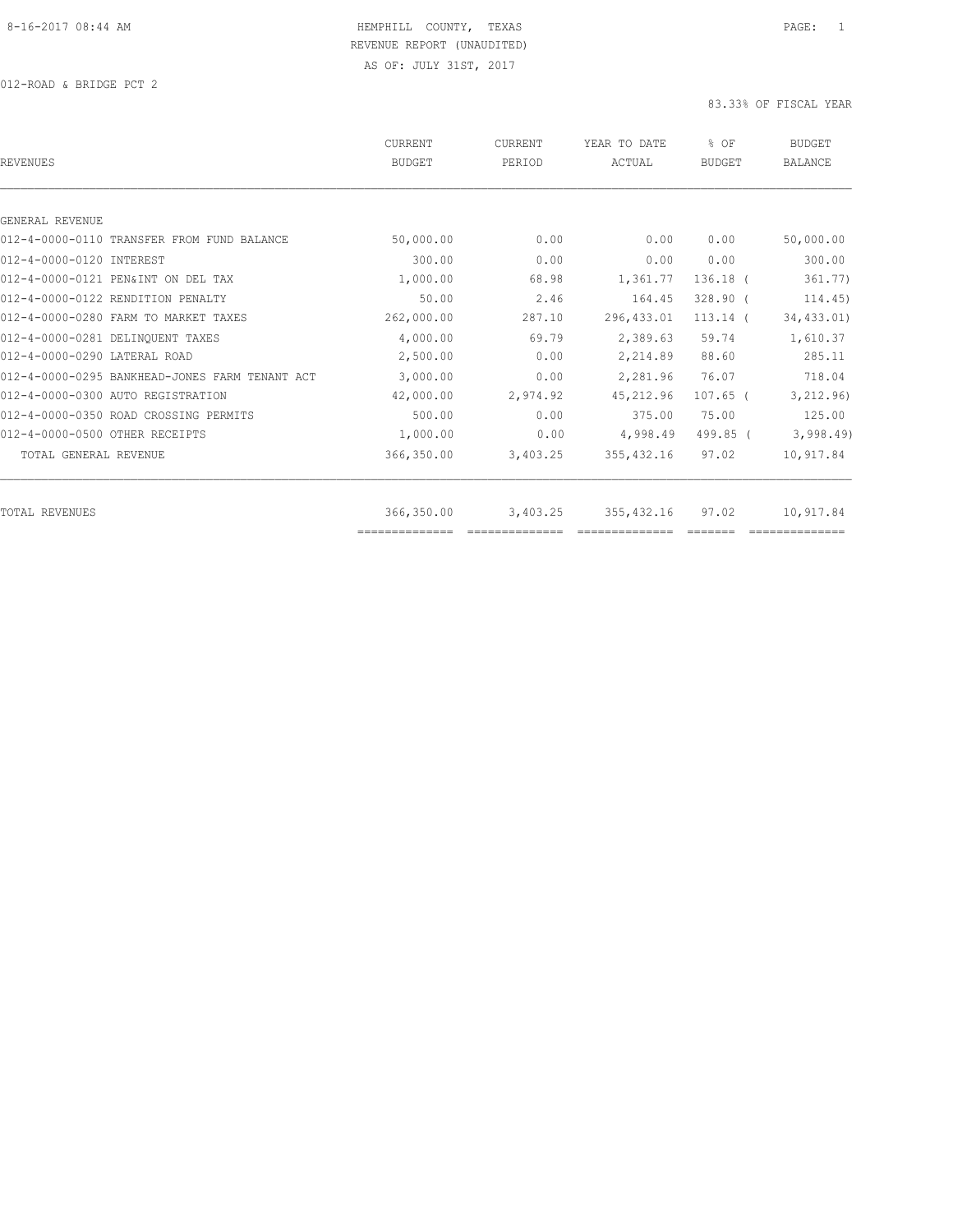| <b>REVENUES</b>                                | CURRENT<br><b>BUDGET</b> | CURRENT<br>PERIOD | YEAR TO DATE<br><b>ACTUAL</b> | % OF<br><b>BUDGET</b>   | <b>BUDGET</b><br><b>BALANCE</b> |
|------------------------------------------------|--------------------------|-------------------|-------------------------------|-------------------------|---------------------------------|
|                                                |                          |                   |                               |                         |                                 |
| GENERAL REVENUE                                |                          |                   |                               |                         |                                 |
| 013-4-0000-0110 TRANSFER FROM FUND BALANCE     | 50,000.00                | 0.00              | 0.00                          | 0.00                    | 50,000.00                       |
| 013-4-0000-0120 INTEREST                       | 500.00                   | 0.00              | 0.00                          | 0.00                    | 500.00                          |
| 013-4-0000-0121 PEN&INT ON DEL TAX             | 1,500.00                 | 137.95            | 2,723.52                      | 181.57 (                | 1, 223.52)                      |
| 013-4-0000-0122 RENDITION PENALTY              | 100.00                   | 4.93              | 328.87                        | 328.87 (                | 228.87)                         |
| 013-4-0000-0280 FARM TO MARKET TAXES           | 524,000.00               | 574.20            | 592,866.10                    | $113.14$ (              | 68,866.10)                      |
| 013-4-0000-0281 DELINOUENT TAXES               | 3,000.00                 | 139.59            | 4,779.27                      | $159.31$ (              | 1,779.27)                       |
| 013-4-0000-0290 LATERAL ROAD                   | 4,000.00                 | 0.00              | 4,429.79                      | $110.74$ (              | 429.79)                         |
| 013-4-0000-0295 BANKHEAD-JONES FARM TENANT ACT | 5,000.00                 | 0.00              | 4,563.92                      | 91.28                   | 436.08                          |
| 013-4-0000-0300 AUTO REGISTRATION              | 85,000.00                | 5,949.83          | 90,425.86                     | $106.38$ (              | 5,425.86                        |
| 013-4-0000-0350 ROAD CROSSING PERMITS          | 500.00                   | 0.00              | 375.00                        | 75.00                   | 125.00                          |
| 013-4-0000-0500 OTHER RECEIPTS                 | 1,000.00                 | 0.00              |                               | $10, 116.25$ 1,011.63 ( | 9, 116.25)                      |
| 013-4-0000-0510 GRANT FUNDS                    | 0.00                     | 0.00              | 0.00                          | 0.00                    | 0.00                            |
| TOTAL GENERAL REVENUE                          | 674,600.00               | 6,806.50          |                               | 710,608.58 105.34 (     | 36,008.58)                      |
| <b>TOTAL REVENUES</b>                          | 674,600.00               | 6,806.50          | 710,608.58                    | 105.34 (                | 36,008.58)                      |
|                                                | ==============           |                   |                               |                         |                                 |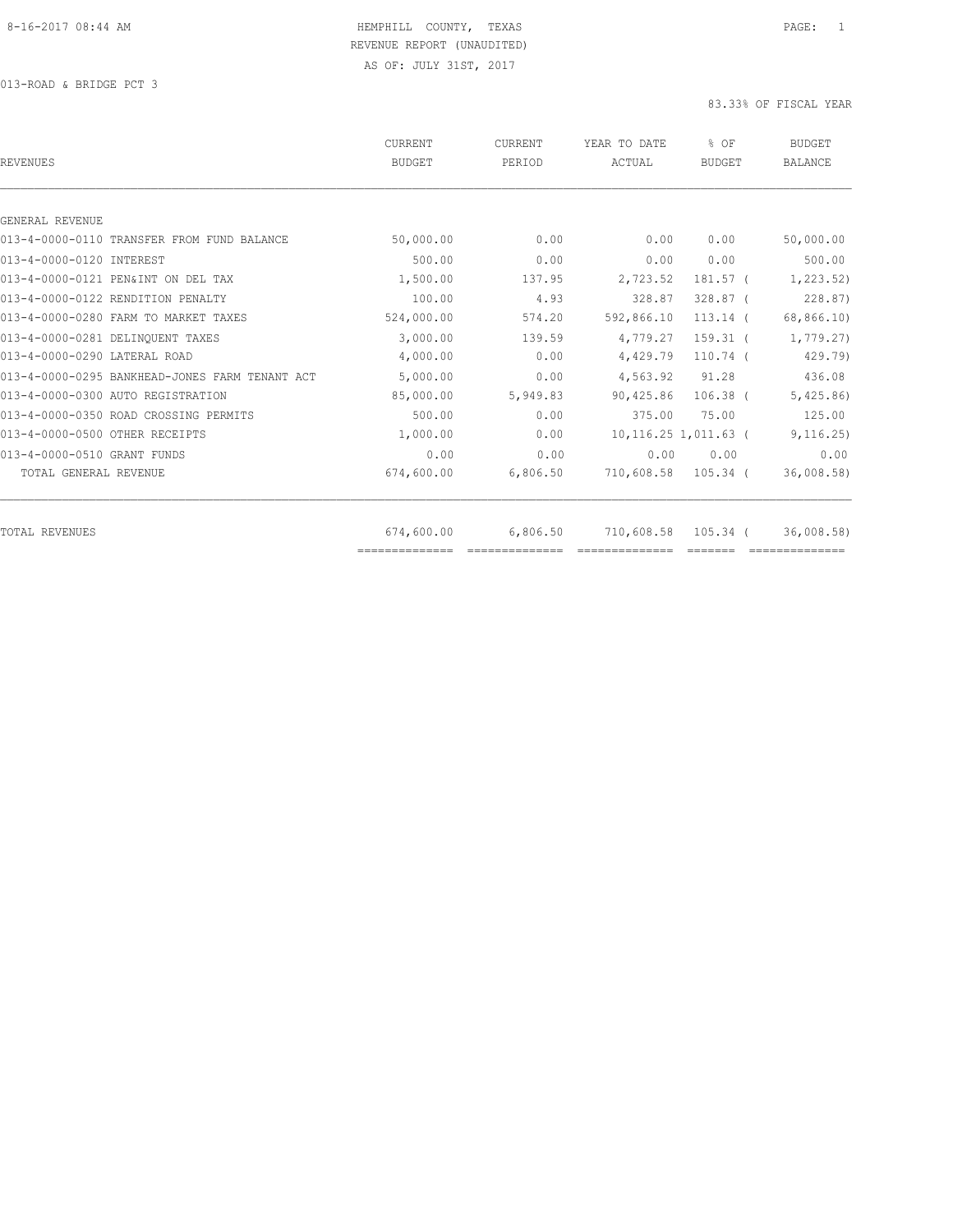| 50,000.00<br>0.00<br>500.00<br>0.00 | 0.00        | 0.00                                                                     |                                                                                   |
|-------------------------------------|-------------|--------------------------------------------------------------------------|-----------------------------------------------------------------------------------|
|                                     |             |                                                                          |                                                                                   |
|                                     |             |                                                                          |                                                                                   |
|                                     |             |                                                                          | 50,000.00                                                                         |
|                                     | 0.00        | 0.00                                                                     | 500.00                                                                            |
| 1,500.00<br>122.18                  | 2,412.30    | $160.82$ (                                                               | 912.30)                                                                           |
| 100.00<br>4.36                      | 291.26      | 291.26 (                                                                 | 191.26                                                                            |
| 464,000.00<br>508.58                | 525,109.93  | $113.17$ (                                                               | 61, 109.93)                                                                       |
| 3,000.00<br>123.64                  | 4,233.08    | $141.10$ (                                                               | 1,233.08)                                                                         |
| 5,000.00                            |             | 78.47                                                                    | 1,076.48                                                                          |
| 4,000.00                            |             | $101.06$ (                                                               | 42.33                                                                             |
| 75,000.00                           |             | $106.79$ (                                                               | 5,091.50)                                                                         |
| 0.00                                |             | 0.00                                                                     | 0.00                                                                              |
| 2,000.00                            |             | $425.01$ (                                                               | 6, 500.17                                                                         |
| 0.00                                |             | $0.00$ (                                                                 | 11,711.78)                                                                        |
| 605,100.00                          |             | $105.82$ (                                                               | 35, 215.87)                                                                       |
| 605,100.00                          | 640, 315.87 | 105.82 (                                                                 | 35, 215, 87)                                                                      |
|                                     |             | 0.00<br>0.00<br>5,269.85<br>0.00<br>0.00<br>0.00<br>6,028.61<br>6,028.61 | 3,923.52<br>4,042.33<br>80,091.50<br>0.00<br>8,500.17<br>11,711.78<br>640, 315.87 |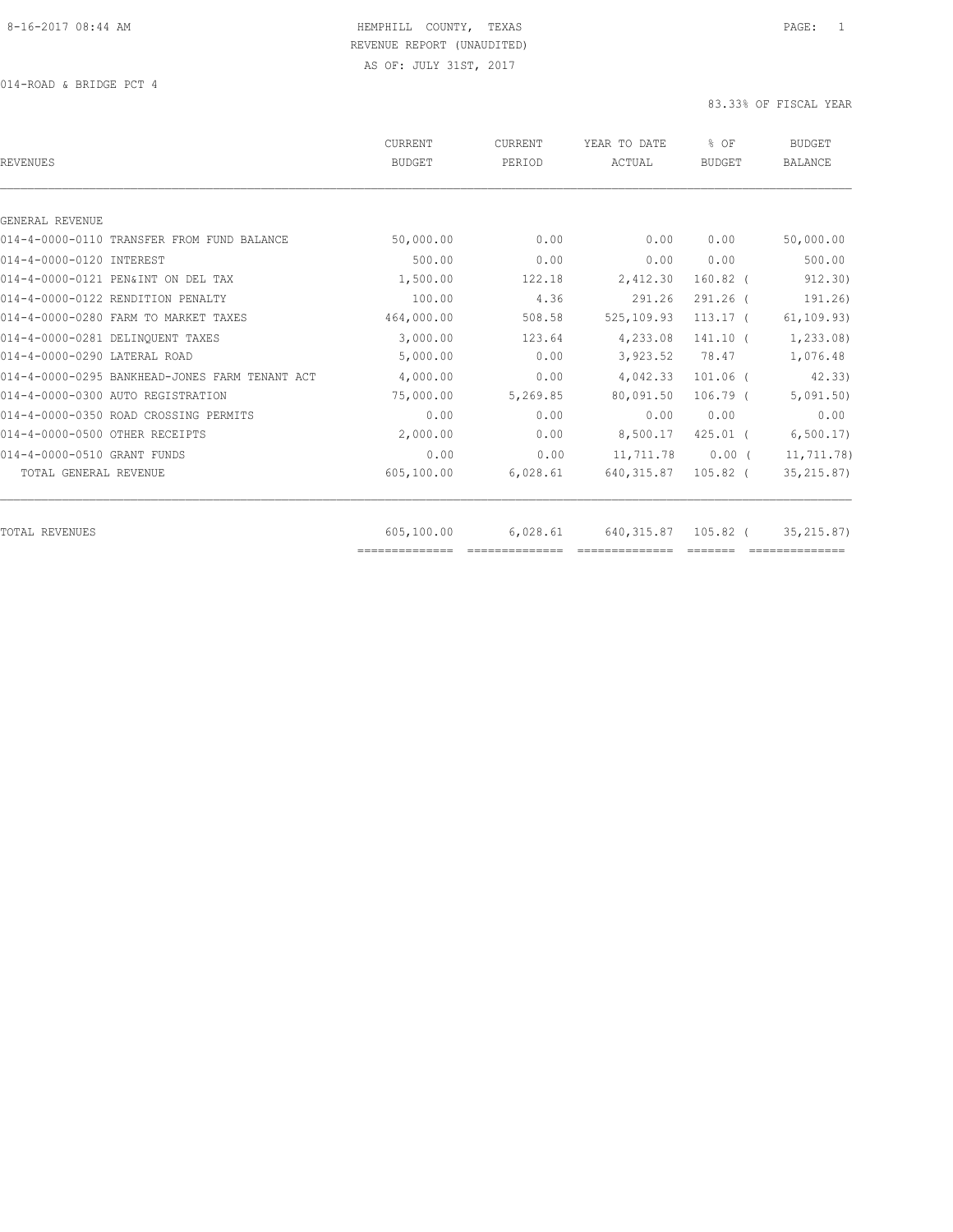| REVENUES                                       | CURRENT<br><b>BUDGET</b> | CURRENT<br>PERIOD | YEAR TO DATE<br>ACTUAL | % OF<br><b>BUDGET</b> | BUDGET<br><b>BALANCE</b> |
|------------------------------------------------|--------------------------|-------------------|------------------------|-----------------------|--------------------------|
|                                                |                          |                   |                        |                       |                          |
| GENERAL REVENUE                                |                          |                   |                        |                       |                          |
| 022-4-0000-0110 TRANSFER FROM FUND BALANCE     | 80,000.00                | 0.00              | 0.00                   | 0.00                  | 80,000.00                |
| 022-4-0000-0191 COUNTY RECORDS PRESERVATION FE | 10,000.00                | 698.38            | 4,837.36               | 48.37                 | 5,162.64                 |
| TOTAL GENERAL REVENUE                          | 90,000.00                | 698.38            | 4,837.36               | 5.37                  | 85,162.64                |
|                                                |                          |                   |                        |                       |                          |
| TOTAL REVENUES                                 | 90,000.00                | 698.38            | 4,837.36               | 5.37                  | 85,162.64                |
|                                                |                          |                   |                        |                       |                          |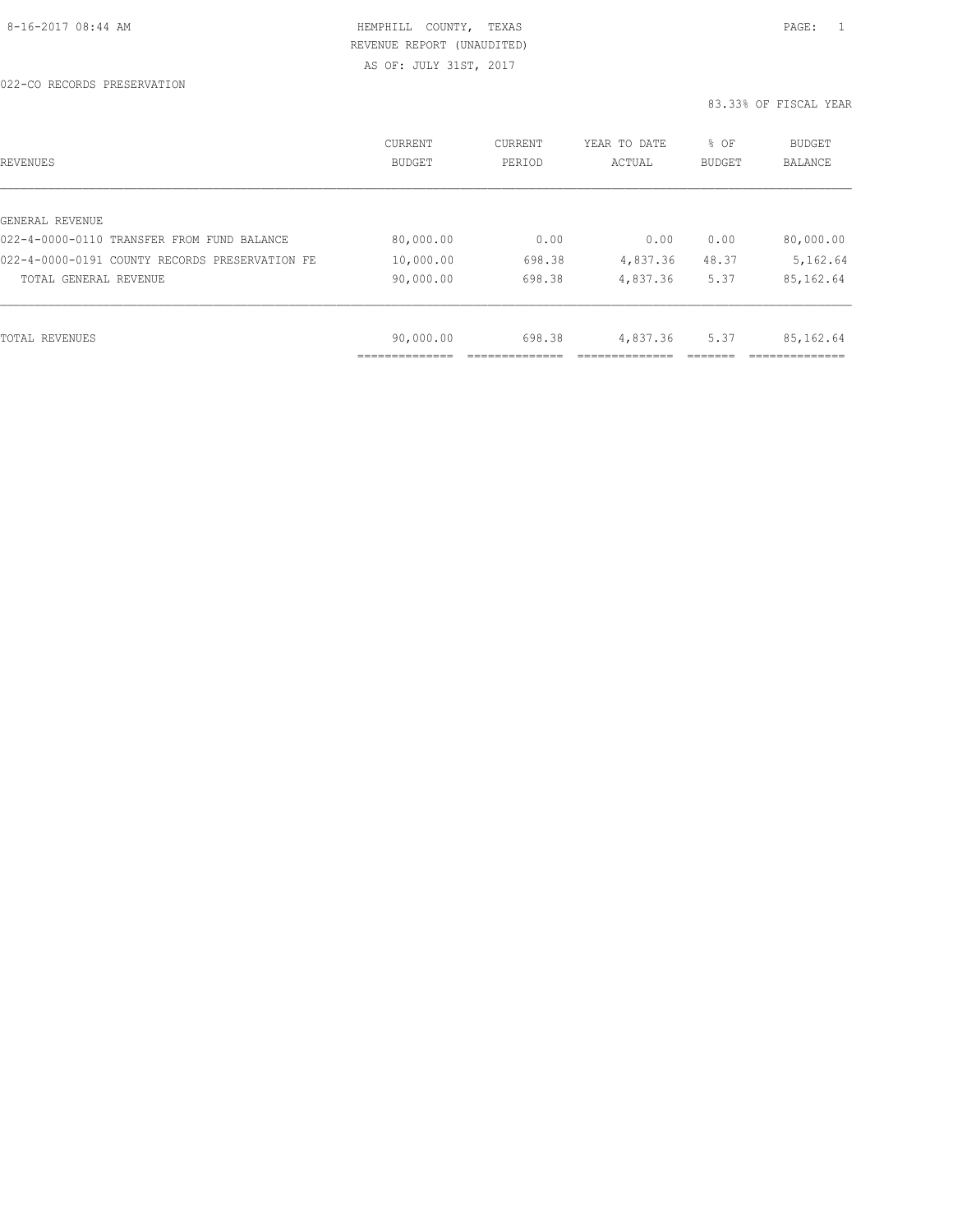AS OF: JULY 31ST, 2017

| REVENUES                                      | CURRENT<br><b>BUDGET</b> | CURRENT<br>PERIOD | YEAR TO DATE<br>ACTUAL | % OF<br><b>BUDGET</b> | BUDGET<br><b>BALANCE</b>      |
|-----------------------------------------------|--------------------------|-------------------|------------------------|-----------------------|-------------------------------|
|                                               |                          |                   |                        |                       |                               |
| GENERAL REVENUE                               |                          |                   |                        |                       |                               |
| 023-4-0000-0110 TRANSFER FROM FUND BALANCE    | 0.00                     | 0.00              | 0.00                   | 0.00                  | 0.00                          |
| 023-4-0000-0191 REV-CLK'S RECORD PRESERVATION | 800.00                   | 91.02             | 878.08                 | 109.76 (              | 78.08)                        |
| TOTAL GENERAL REVENUE                         | 800.00                   | 91.02             | 878.08                 | 109.76 (              | 78.08)                        |
|                                               |                          |                   |                        |                       |                               |
| TOTAL REVENUES                                | 800.00                   | 91.02             | 878.08                 | 109.76 (              | 78.08)                        |
|                                               | .                        |                   |                        |                       | . _ _ _ _ _ _ _ _ _ _ _ _ _ _ |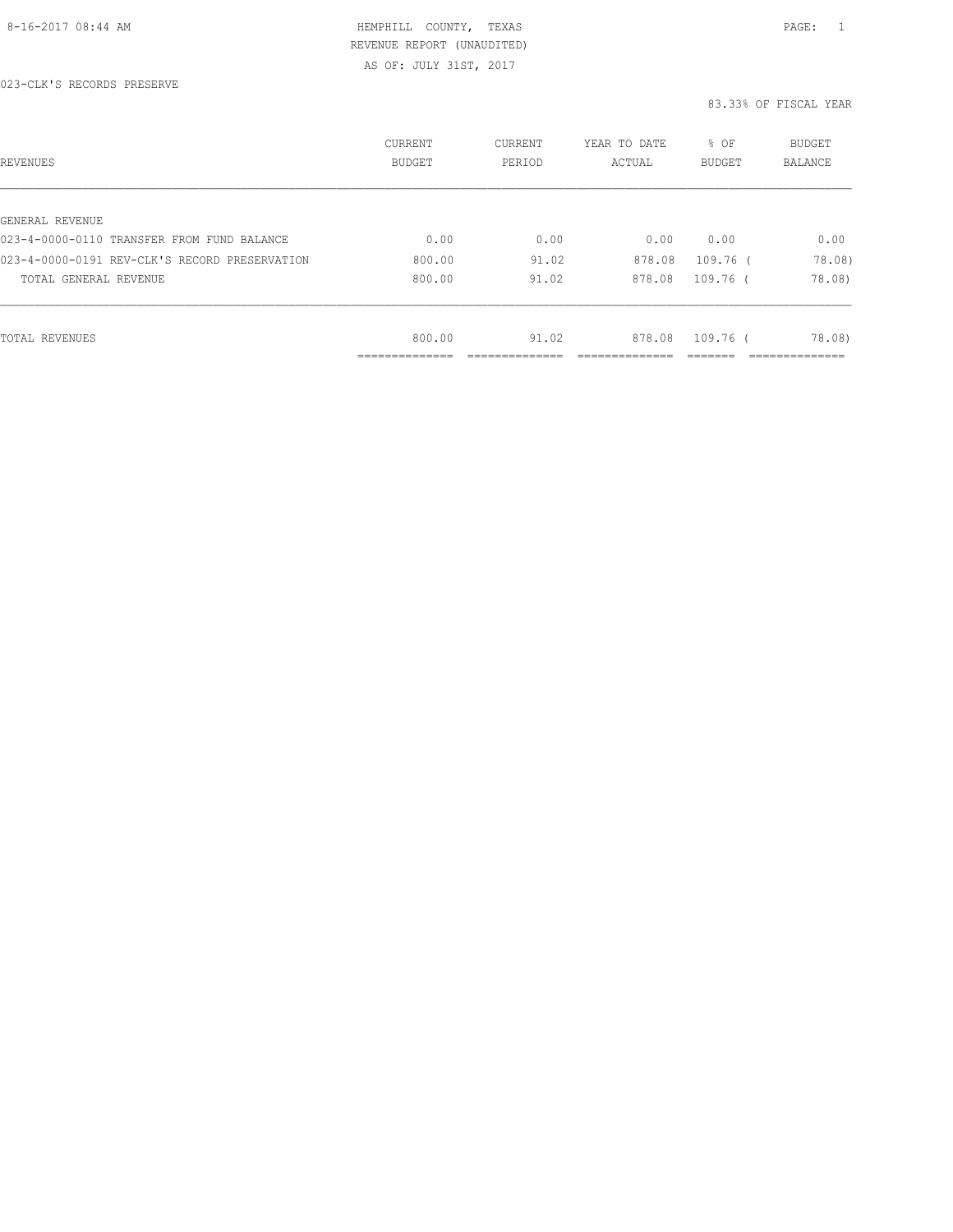024-JUSTICE COURT TECH FUND

| REVENUES                                   | CURRENT<br><b>BUDGET</b> | CURRENT<br>PERIOD | YEAR TO DATE<br>ACTUAL | % OF<br>BUDGET | BUDGET<br>BALANCE |
|--------------------------------------------|--------------------------|-------------------|------------------------|----------------|-------------------|
|                                            |                          |                   |                        |                |                   |
| GENERAL REVENUE                            |                          |                   |                        |                |                   |
| 024-4-0000-0110 TRANSFER FROM FUND BALANCE | 8,000.00                 | 0.00              | 0.00                   | 0.00           | 8,000.00          |
| 024-4-0000-0191 TECH FEES/EXP              | 2,500.00                 | 0.00              | 2,047.48               | 81.90          | 452.52            |
| TOTAL GENERAL REVENUE                      | 10,500.00                | 0.00              | 2,047.48               | 19.50          | 8,452.52          |
|                                            |                          |                   |                        |                |                   |
| TOTAL REVENUES                             | 10,500.00                | 0.00              | 2,047.48               | 19.50          | 8,452.52          |
|                                            | _____________            |                   |                        |                |                   |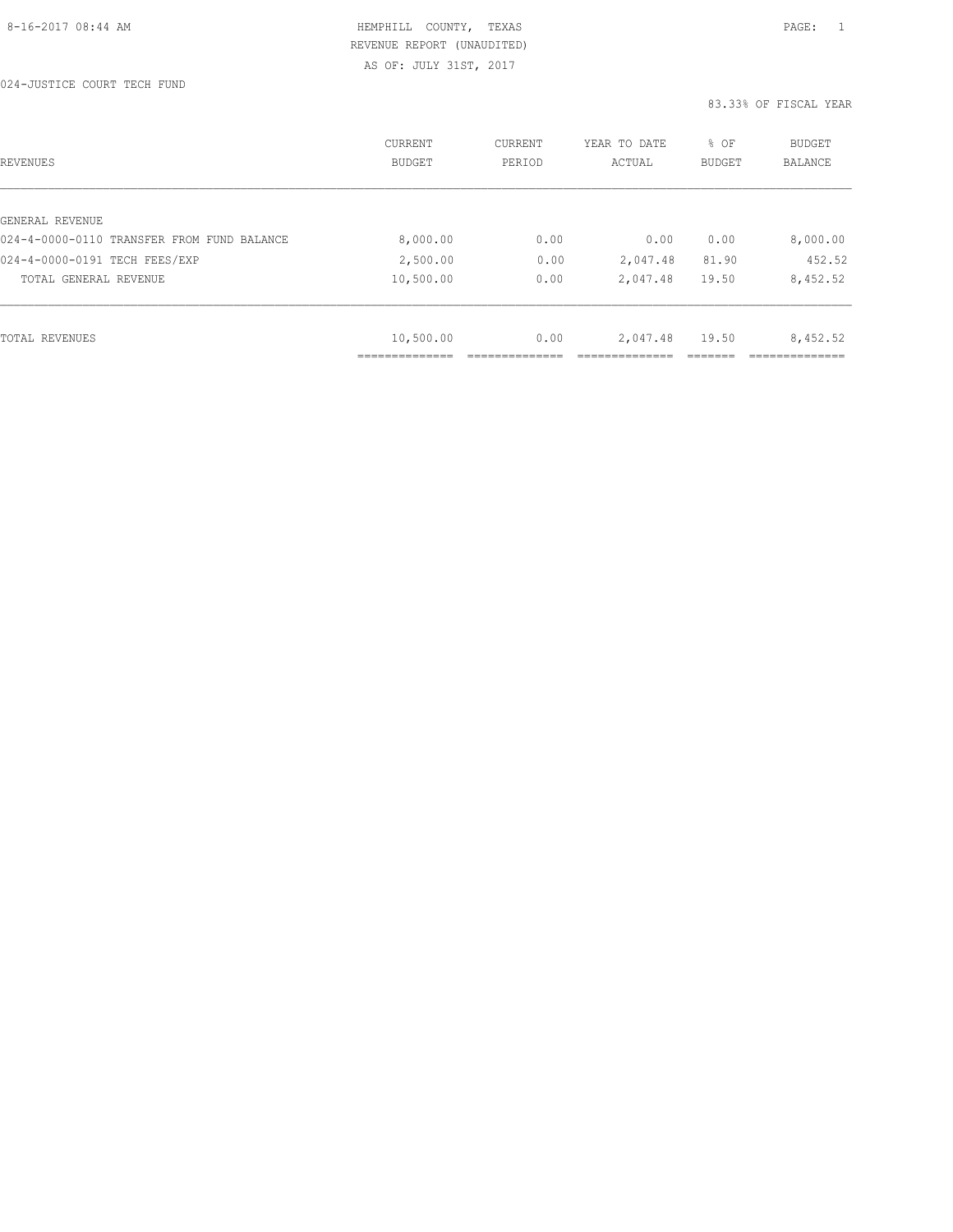| REVENUES                                   | CURRENT<br><b>BUDGET</b> | CURRENT<br>PERIOD | YEAR TO DATE<br>ACTUAL | % OF<br>BUDGET | BUDGET<br><b>BALANCE</b> |
|--------------------------------------------|--------------------------|-------------------|------------------------|----------------|--------------------------|
| GENERAL REVENUE                            |                          |                   |                        |                |                          |
| 029-4-0000-0110 TRANSFER FROM FUND BALANCE | 0.00                     | 0.00              | 0.00                   | 0.00           | 0.00                     |
| 029-4-0000-0330 PRETRIAL INTERVENTION      | 1,000.00                 | 500.00            | 500.00                 | 50.00          | 500.00                   |
| TOTAL GENERAL REVENUE                      | 1,000.00                 | 500.00            | 500.00                 | 50.00          | 500.00                   |
|                                            |                          |                   |                        |                |                          |
| TOTAL REVENUES                             | 1,000.00                 | 500.00            | 500.00                 | 50.00          | 500.00                   |
|                                            | ____________             |                   |                        |                |                          |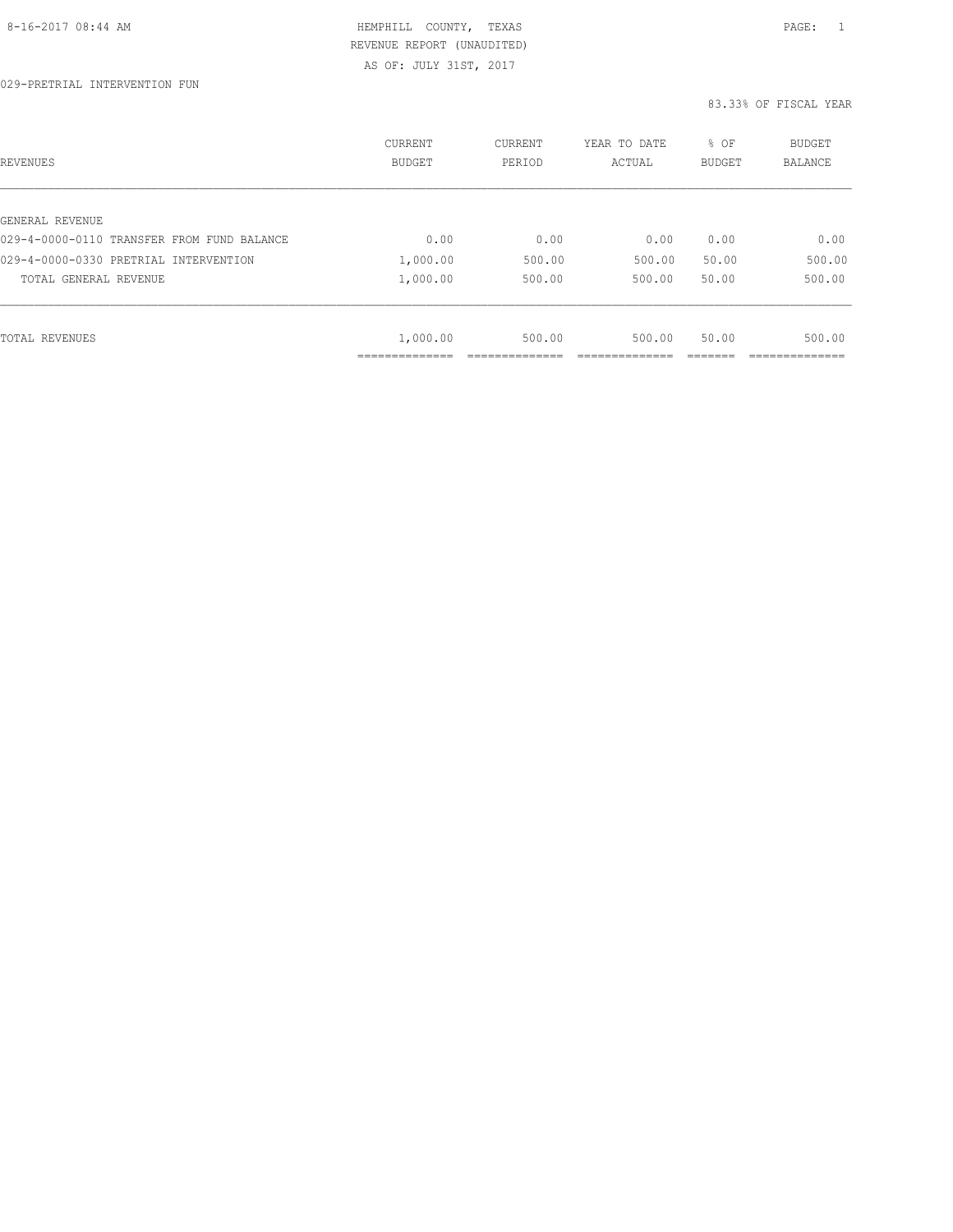| REVENUES                                   | CURRENT<br><b>BUDGET</b> | CURRENT<br>PERIOD | YEAR TO DATE<br>ACTUAL | % OF<br><b>BUDGET</b> | <b>BUDGET</b><br><b>BALANCE</b> |
|--------------------------------------------|--------------------------|-------------------|------------------------|-----------------------|---------------------------------|
|                                            |                          |                   |                        |                       |                                 |
| GENERAL REVENUE                            |                          |                   |                        |                       |                                 |
| 032-4-0000-0110 TRANSFER FROM FUND BALANCE | 17,000.00                | 0.00              | 0.00                   | 0.00                  | 17,000.00                       |
| 032-4-0000-0220 FEES-CHECK COLLECTION      | 150.00                   | 30.00             | 676.00                 | $450.67$ (            | 526.00                          |
| TOTAL GENERAL REVENUE                      | 17,150.00                | 30.00             | 676.00                 | 3.94                  | 16,474.00                       |
|                                            |                          |                   |                        |                       |                                 |
| TOTAL REVENUES                             | 17,150.00                | 30.00             | 676.00                 | 3.94                  | 16,474.00                       |
|                                            | ____________<br>.        |                   |                        |                       | _____________                   |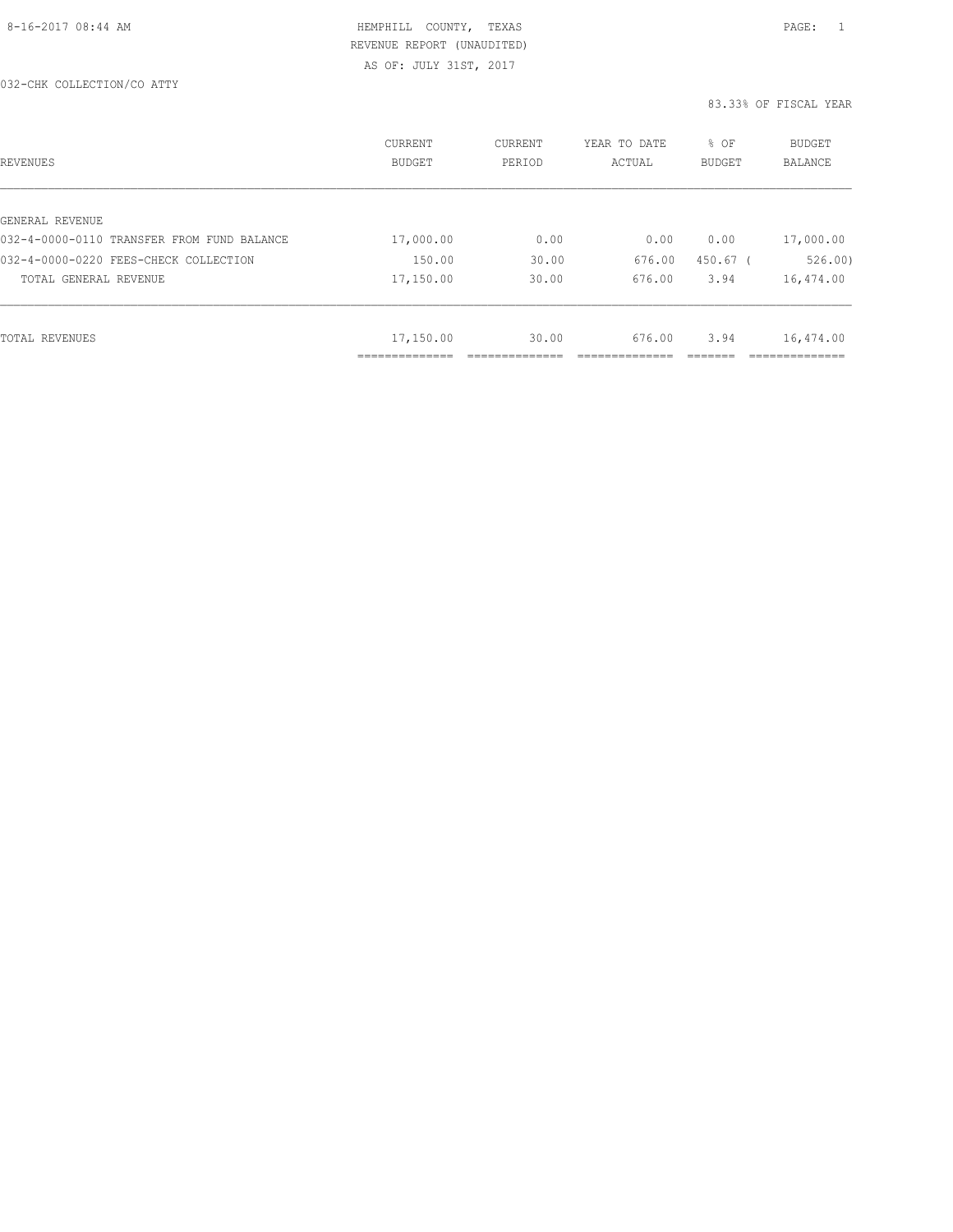AS OF: JULY 31ST, 2017

| REVENUES                                   | CURRENT<br><b>BUDGET</b> | CURRENT<br>PERIOD | YEAR TO DATE<br>ACTUAL | % OF<br><b>BUDGET</b> | <b>BUDGET</b><br>BALANCE |
|--------------------------------------------|--------------------------|-------------------|------------------------|-----------------------|--------------------------|
|                                            |                          |                   |                        |                       |                          |
| GENERAL REVENUE                            |                          |                   |                        |                       |                          |
| 036-4-0000-0110 TRANSFER FROM FUND BALANCE | 6,000.00                 | 0.00              | 0.00                   | 0.00                  | 6,000.00                 |
| 036-4-0000-0440 STATE FEES                 | 2,000.00                 | 0.00              | 1,621.46               | 81.07                 | 378.54                   |
| TOTAL GENERAL REVENUE                      | 8,000.00                 | 0.00              | 1,621.46               | 20.27                 | 6,378.54                 |
|                                            |                          |                   |                        |                       |                          |
| TOTAL REVENUES                             | 8,000.00                 | 0.00              | 1,621.46               | 20.27                 | 6,378.54                 |
|                                            |                          |                   |                        |                       |                          |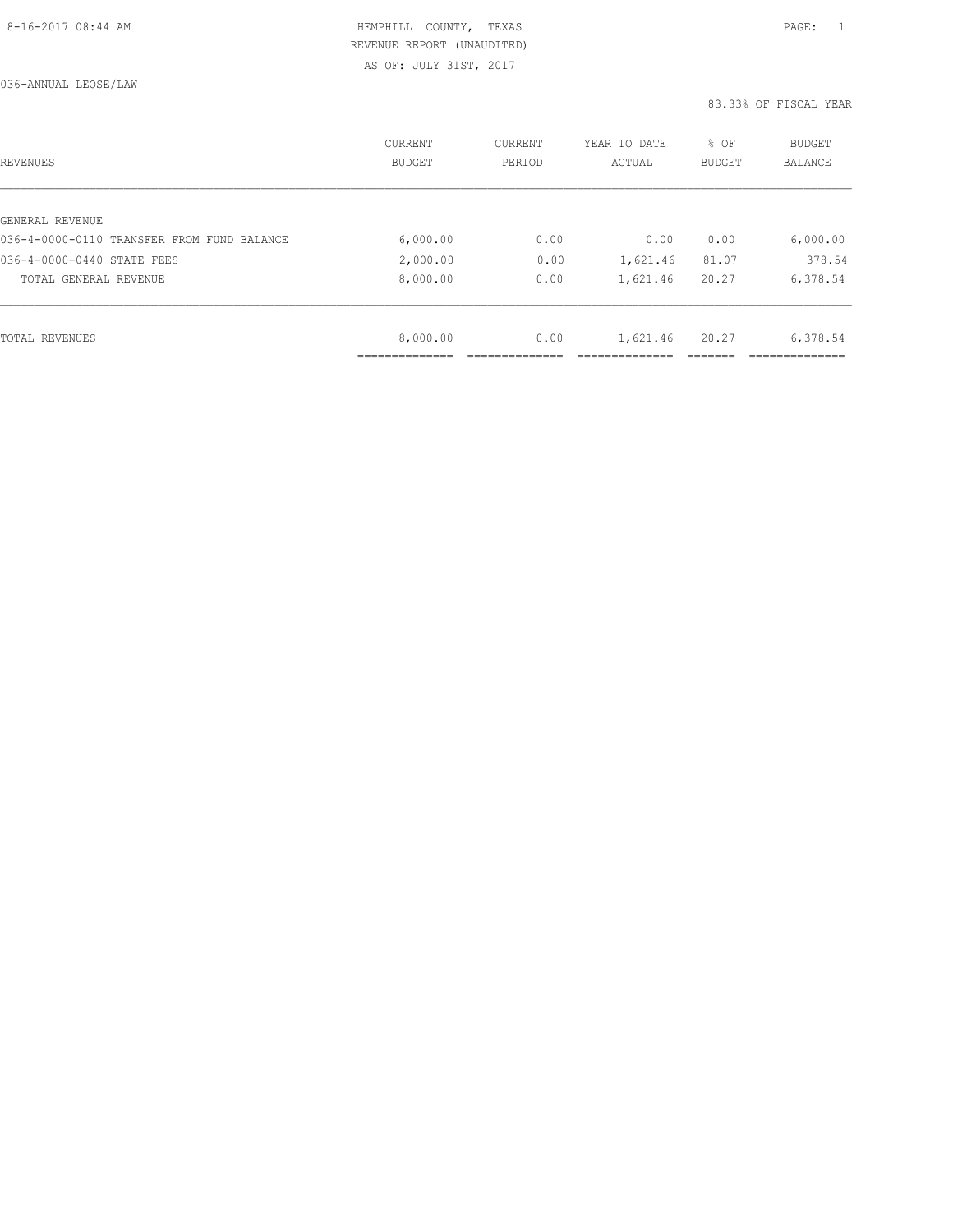AS OF: JULY 31ST, 2017

046-SCAAP

| <b>REVENUES</b>                            | CURRENT<br><b>BUDGET</b> | <b>CURRENT</b><br>PERIOD | YEAR TO DATE<br>ACTUAL | % OF<br><b>BUDGET</b> | BUDGET<br><b>BALANCE</b> |
|--------------------------------------------|--------------------------|--------------------------|------------------------|-----------------------|--------------------------|
|                                            |                          |                          |                        |                       |                          |
| GENERAL REVENUE                            |                          |                          |                        |                       |                          |
| 046-4-0000-0110 TRANSFER FROM FUND BALANCE | 65,000.00                | 0.00                     | 0.00                   | 0.00                  | 65,000.00                |
| 046-4-0000-0260 GRANT AWARD                | 6,000.00                 | 0.00                     | 7,354.00               | $122.57$ (            | 1,354.00                 |
| TOTAL GENERAL REVENUE                      | 71,000.00                | 0.00                     | 7,354.00               | 10.36                 | 63,646.00                |
|                                            |                          |                          |                        |                       |                          |
| TOTAL REVENUES                             | 71,000.00                | 0.00                     | 7,354.00               | 10.36                 | 63,646.00                |
|                                            | .                        |                          |                        |                       |                          |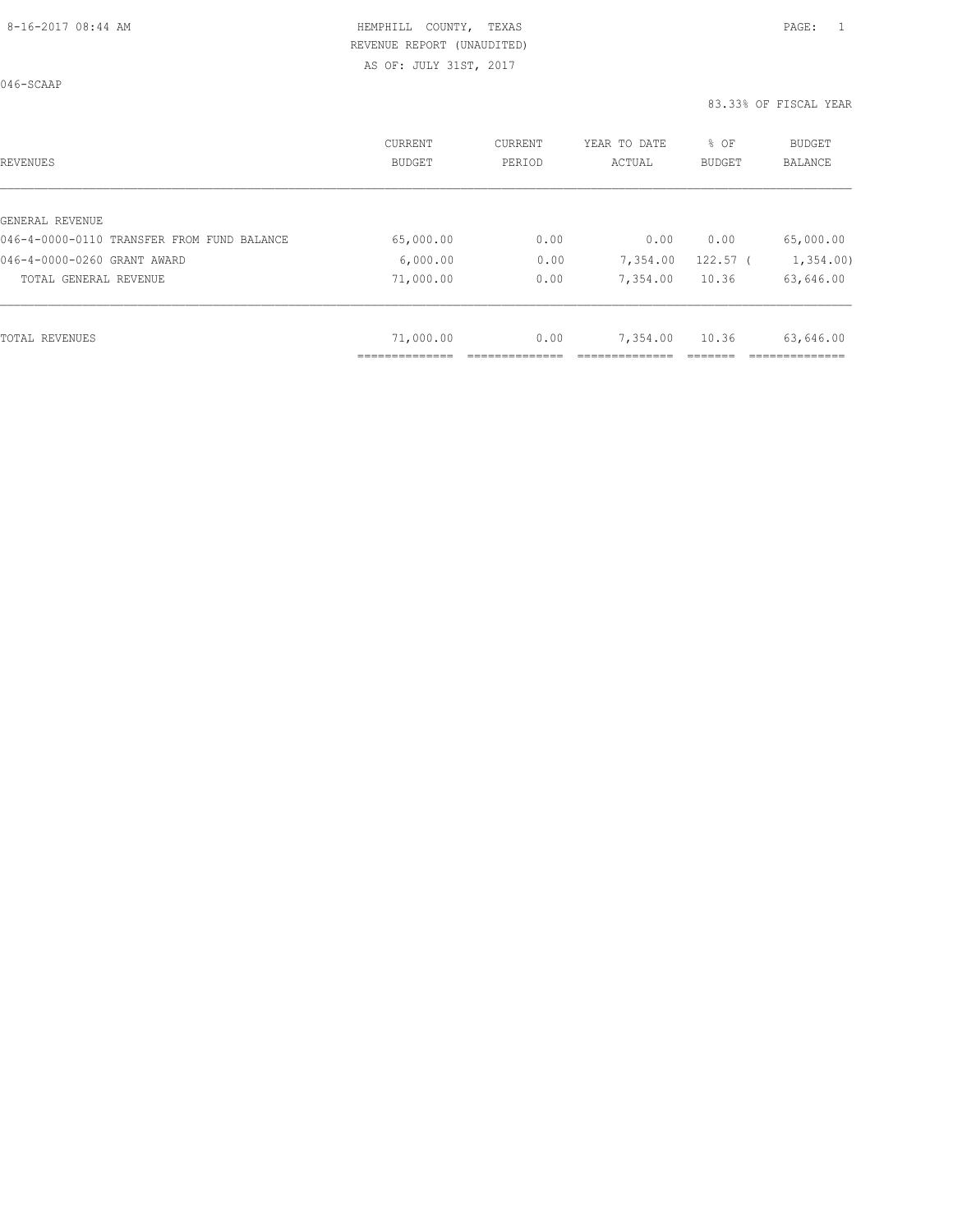AS OF: JULY 31ST, 2017

| REVENUES                             | <b>CURRENT</b><br><b>BUDGET</b> | CURRENT<br>PERIOD | YEAR TO DATE<br>ACTUAL | % OF<br><b>BUDGET</b> | <b>BUDGET</b><br>BALANCE |
|--------------------------------------|---------------------------------|-------------------|------------------------|-----------------------|--------------------------|
|                                      |                                 |                   |                        |                       |                          |
| GENERAL REVENUE                      |                                 |                   |                        |                       |                          |
| 047-4-0000-0401 SALES/COMMISSARY     | 0.00                            | 0.00              | 0.00                   | 0.00                  | 0.00                     |
| 047-4-0000-0500 MISCELLANEOUS INCOME | 0.00                            | 0.00              | 0.00                   | 0.00                  | 0.00                     |
| TOTAL GENERAL REVENUE                | 0.00                            | 0.00              | 0.00                   | 0.00                  | 0.00                     |
|                                      |                                 |                   |                        |                       |                          |
| TOTAL REVENUES                       | 0.00                            | 0.00              | 0.00                   | 0.00                  | 0.00                     |
|                                      | -----------                     |                   |                        |                       |                          |